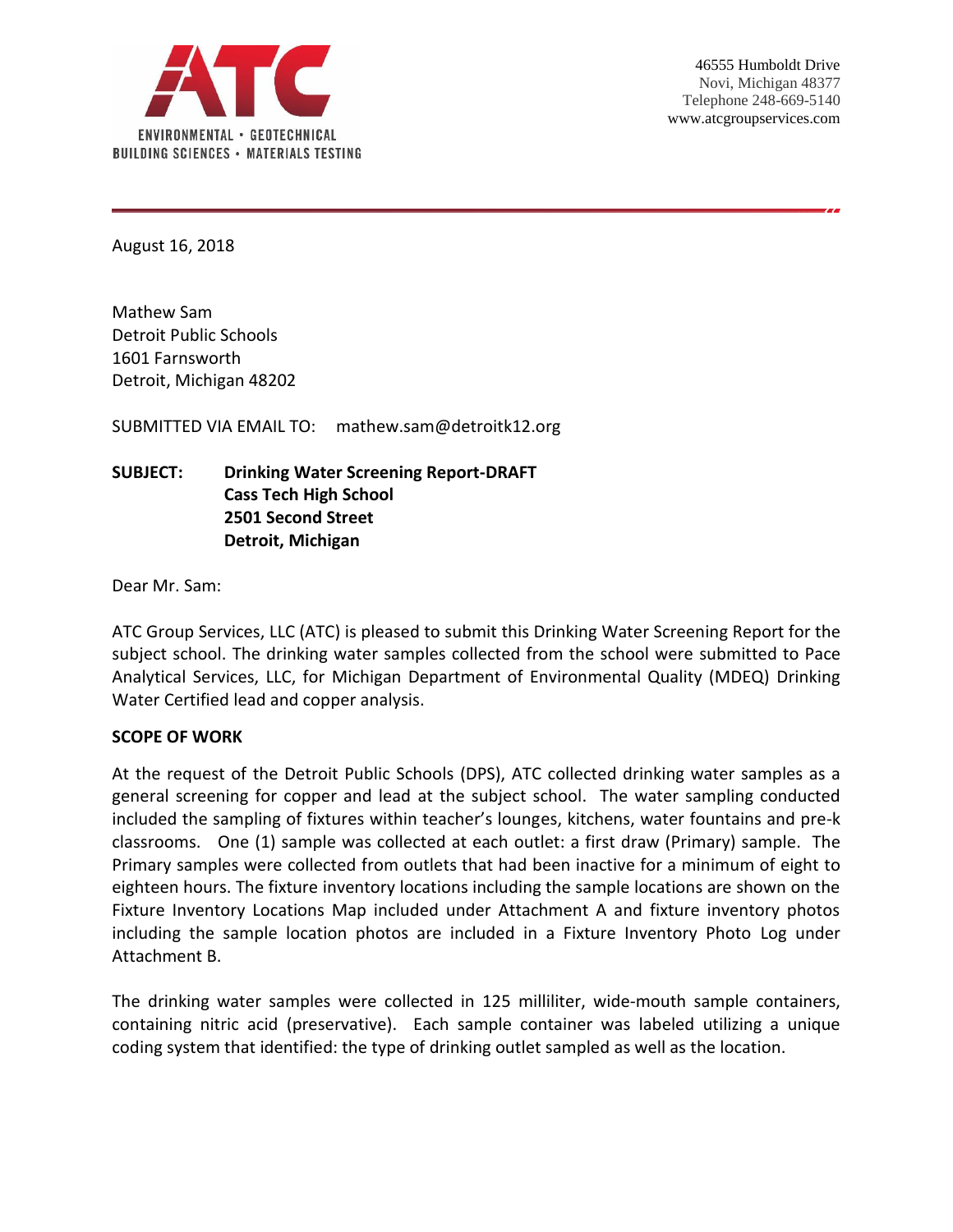

The samples were transported under chain of custody to Pace Analytical Services, LLC, located at 5560 Corporate Exchange Ct. SE Grand Rapids, MI for MDEQ drinking water certified lead and copper analysis, using analytical method EPA 200.8 rev 5.4.

#### **FINDINGS**

Analytical results indicate that two of the samples analyzed were above the EPA recommended limits of 15 micrograms per liter (ug/L) for lead. Four of the samples analyzed were above the EPA recommended limits of 1300 micrograms per liter (ug/L) for copper. The table below summarizes the analytical results for the samples submitted. The laboratory analytical reports and chain of custody are provided in Attachment C.

| Sample Number | Location                                     | Description                   | <b>Total Lead</b><br>(ug/l) | <b>Total Copper</b><br>(ug/l) |
|---------------|----------------------------------------------|-------------------------------|-----------------------------|-------------------------------|
| 3-K-KS-20     | Kitchen                                      | 2 chamber sink to<br>the left | $<$ 1.0 ug/L                | $211 \text{ ug/L}$            |
| $3-K-KS-23$   | Kitchen                                      | Wash sink                     | $1.7 \text{ ug/L}$          | 249 ug/L                      |
| $3-K-KS-26$   | Kitchen                                      | 3 chamber sink, left          | $1.3 \text{ ug/L}$          | 361 ug/L                      |
| 3-K-KS-27     | Kitchen                                      | 3 chamber sink,<br>center     | $<$ 1.0 ug/L                | 215 ug/L                      |
| 3-K-KS-28     | Kitchen                                      | 3 chamber sink,<br>right      | $<$ 1.0 ug/L                | $135 \text{ ug/L}$            |
| 6-Hall-B-3    | Next to boys restroom,<br>near A609          | left                          | $<$ 1.0 ug/L                | 324 ug/L                      |
| 6-Hall-B-4    | Next to boys restroom,<br>near A609          | right                         | $<$ 1.0 ug/L                | 315 ug/L                      |
| 6-Hall-B-1    | Next to girls restroom,<br>near media center | left                          | $<$ 1.0 ug/L                | 323 ug/L                      |
| 6-Hall-B-2    | Next to girls restroom,<br>near media center | Right                         | $<$ 1.0 ug/L                | 364 ug/L                      |
| 5-Hall-B-7    | Next to girls restroom,<br>near A517         | left                          | $<$ 1.0 ug/L                | 370 ug/L                      |

# Table 1 – Water Testing Results (August 16, 2018)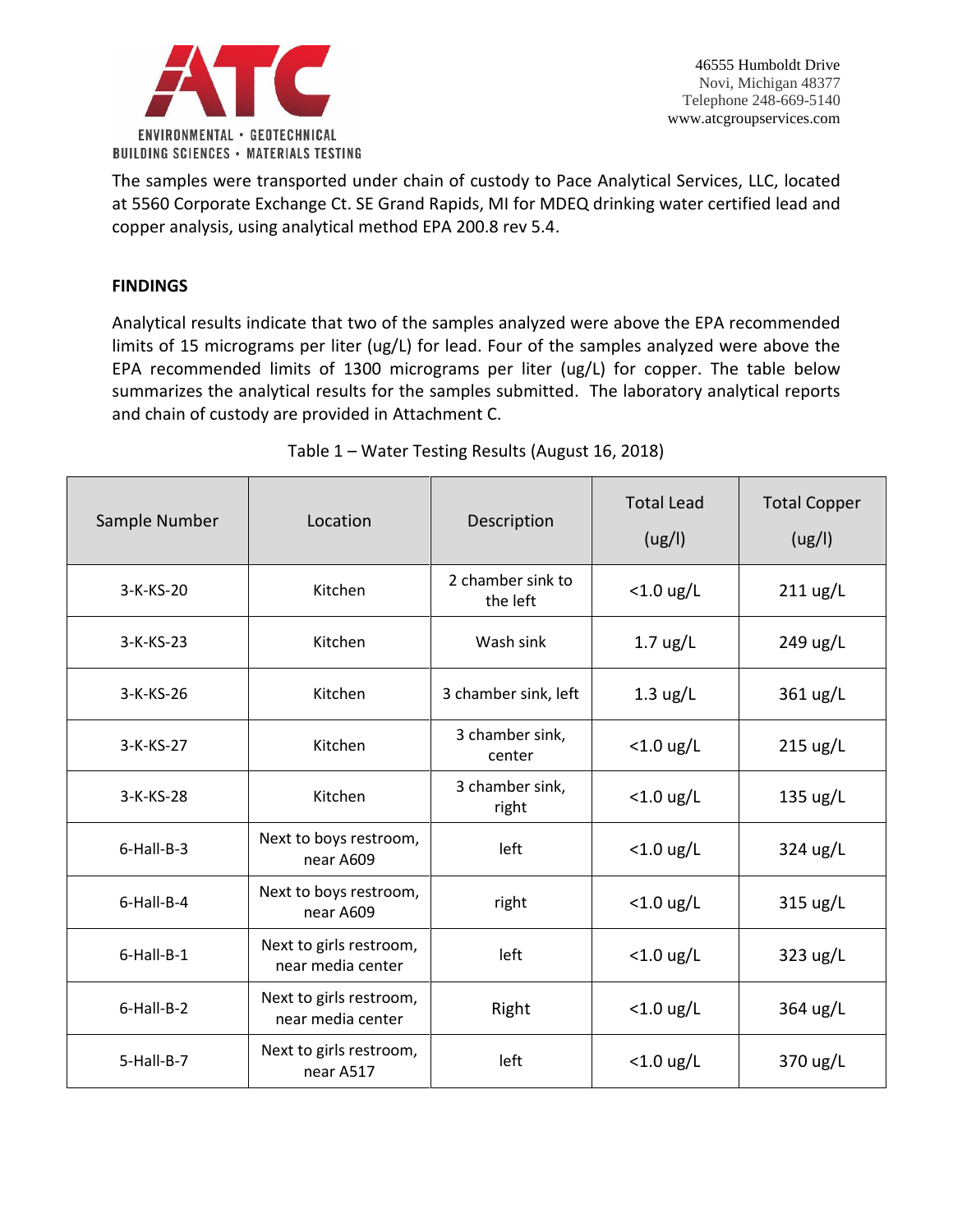

| Sample Number  | Location                                 | Description | <b>Total Lead</b><br>(ug/l) | <b>Total Copper</b><br>(ug/l) |
|----------------|------------------------------------------|-------------|-----------------------------|-------------------------------|
|                |                                          |             |                             |                               |
| 5-Hall-B-8     | Next to girls restroom,<br>near A517     | Right       | $<$ 1.0 ug/L                | 400 ug/L                      |
| 4-Hall-B-9     | Next to A416 Janitor's<br>closet         | left        | $<$ 1.0 ug/L                | 418 ug/L                      |
| 4-Hall-B-10    | Next to A416 Janitor's<br>closet         | Right       | $<$ 1.0 ug/L                | 386 ug/L                      |
| 4-Hall-B-11    | Next to boys restroom,<br>near stairs    | Left        | $<$ 1.0 ug/L                | 299 ug/L                      |
| $4$ -Hall-B-12 | Next to boys restroom,<br>near stairs    | Right       | $<$ 1.0 ug/L                | 309 ug/L                      |
| $3-Hall-B-13$  | Next to mens restroom<br>and store       | Left        | $<$ 1.0 ug/L                | 666 ug/L                      |
| $3-Hall-B-14$  | Next to mens restroom<br>and store       | Right       | $<$ 1.0 ug/L                | 585 ug/L                      |
| $3-Hall-B-15$  | Next to womens<br>restroom               | Left        | $1.1 \text{ ug/L}$          | 836 ug/L                      |
| $3-Hall-B-16$  | Next to womens<br>restroom               | Right       | $<$ 1.0 ug/L                | 734 ug/L                      |
| 2-A233-SRF-33  | In room A233<br><b>Attendance Office</b> |             | $<$ 1.0 ug/L                | 309 ug/L                      |
| $2$ -Hall-B-31 | Next to A215 Storage<br>Room             | Left        | $4.1 \text{ ug/L}$          | 2300 ug/L                     |
| $2$ -Hall-B-32 | Next to A215 Storage<br>Room             | Right       | $2.6 \text{ ug/L}$          | 1590 ug/L                     |
| 2-B235-B-34    | In room B235                             | On track    | $<$ 1.0 ug/L                | 352 ug/L                      |
| 2-MO-SRF-37    | Main office A200, work<br>room           |             | $<$ 1.0 ug/L                | 368 ug/L                      |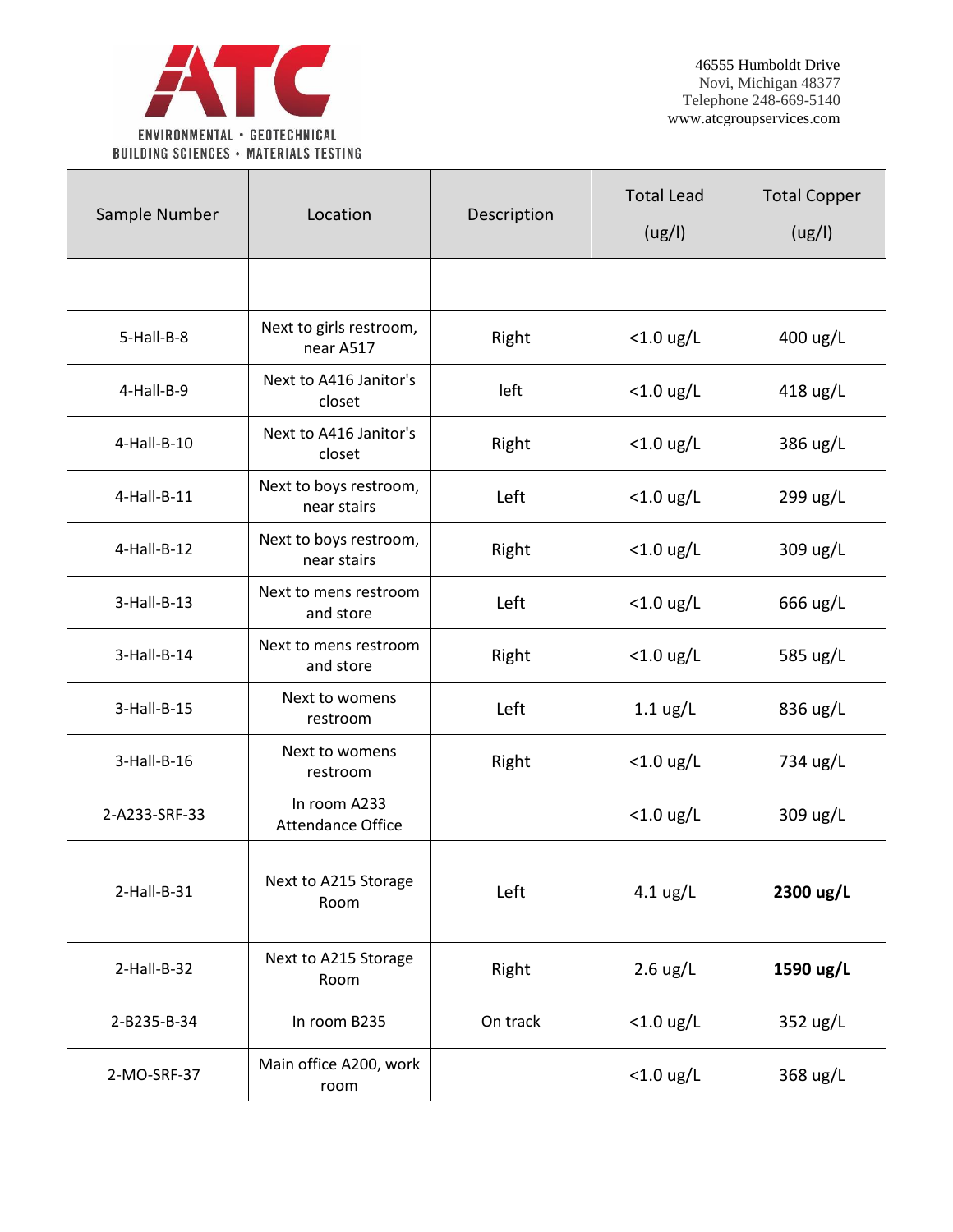

| Sample Number | Location                                                       | Description    | <b>Total Lead</b><br>(ug/l) | <b>Total Copper</b><br>(ug/l) |
|---------------|----------------------------------------------------------------|----------------|-----------------------------|-------------------------------|
|               |                                                                |                |                             |                               |
| 2-MO-SRF-38   | Main office A200,<br>break area (gym<br>visible)               |                | $<$ 1.0 ug/L                | 283 ug/L                      |
| 2-B242-B-35   | In room B242                                                   | In weight room | $<$ 1.0 ug/L                | 123 ug/L                      |
| 2-B242-B-36   | In room B242                                                   | In room B242   | $<$ 1.0 ug/L                | 165 ug/L                      |
| 1-B121-B-40   | Main Gym across from<br>exit 24 at Women's<br>Locker Room door |                | $<$ 1.0 ug/L                | 273 ug/L                      |
| 1-B121-B-41   | Main Gym, back corner                                          | left           | $<$ 1.0 ug/L                | 282 ug/L                      |
| 1-B121-B-42   | Main Gym, back corner                                          | right          | $<$ 1.0 ug/L                | 290 ug/L                      |
| 1-B121-B-39   | Main Gym at B124<br>Men's Locker Room<br>door                  |                | $<$ 1.0 ug/L                | 192 ug/L                      |
| $1-Hall-B-43$ | Across from room A111<br>next to Men's<br>Restroom             | left           | $<$ 1.0 ug/L                | $104$ ug/L                    |
| 1-Hall-B-44   | Across from room A111<br>next to Men's<br>Restroom             | right          | $<$ 1.0 ug/L                | 104 ug/L                      |
| $1-Hall-B-45$ | Next to C128 Women's<br>Locker Room                            | Left           | $<$ 1.0 ug/L                | 272 ug/L                      |
| 1-Hall-B-46   | Next to C128 Women's<br>Locker Room                            | right          | $<$ 1.0 ug/L                | 263 ug/L                      |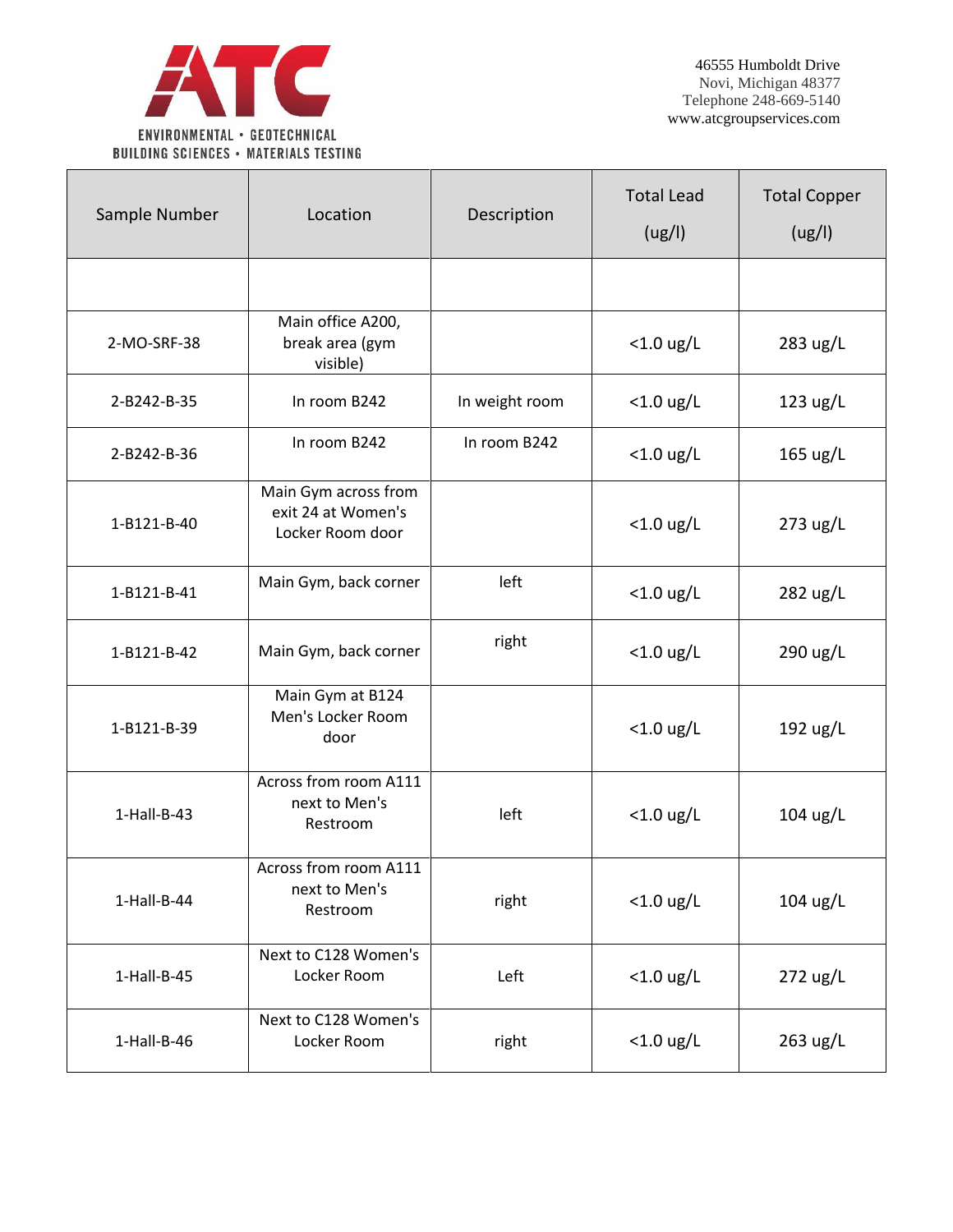

| Sample Number | Location              | Description | <b>Total Lead</b><br>(ug/l) | <b>Total Copper</b><br>(ug/l) |
|---------------|-----------------------|-------------|-----------------------------|-------------------------------|
|               |                       |             |                             |                               |
| 1-E133-B-49   | <b>Receiving Dock</b> |             | $<$ 1.0 ug/L                | 187 ug/L                      |
| 1-C130-B-47   | Pool                  | Left        | 20.9 ug/L                   | 11200 ug/L                    |
| 1-C130-B-48   | Pool                  | Right       | $18.9 \text{ ug/L}$         | 6260 ug/L                     |

Key: NA - Not Analyzed

ug/L- micrograms per liter /parts per billion (ppb)

Analysis of samples in the pool area indicates that lead levels were above the MCL. Analysis of samples in the pool area and the second floor hallway and indicate that copper levels were above the MCL. See recommendations below.

#### **RECOMMENDATIONS**

For drinking water fixtures that exceed the MCL after the initial sampling, ATC recommends the following:

- 1. Implement a plan in accordance with MDEQ Guidance on Drinking Water Sampling for Lead and Copper, April, 2016 Version2; OR
- 2. Remove fixture from service.
- 3. Implement a flush plan for fixtures that exceed the MCL of the initial sample according to MDEQ Guidance and the EPA's 3T's for Reducing Lead in Drinking Water in Schools.

# **LIMITATIONS**

The sampling and analysis completed was: a preliminary screening for lead and copper only, to assess lead and copper concentrations (ug/L) at drinking water outlets in the school designated as high use by DPS, and may not be representative of all drinking water outlets within the school. If lead or copper concentrations were identified above their respective MCL's at any of the drinking water outlets tested, further review of the plumping system, fixtures affected, and testing may be completed to assess the source of the elevated levels of lead and/or copper, as well as, any other response actions deemed necessary by DPS.